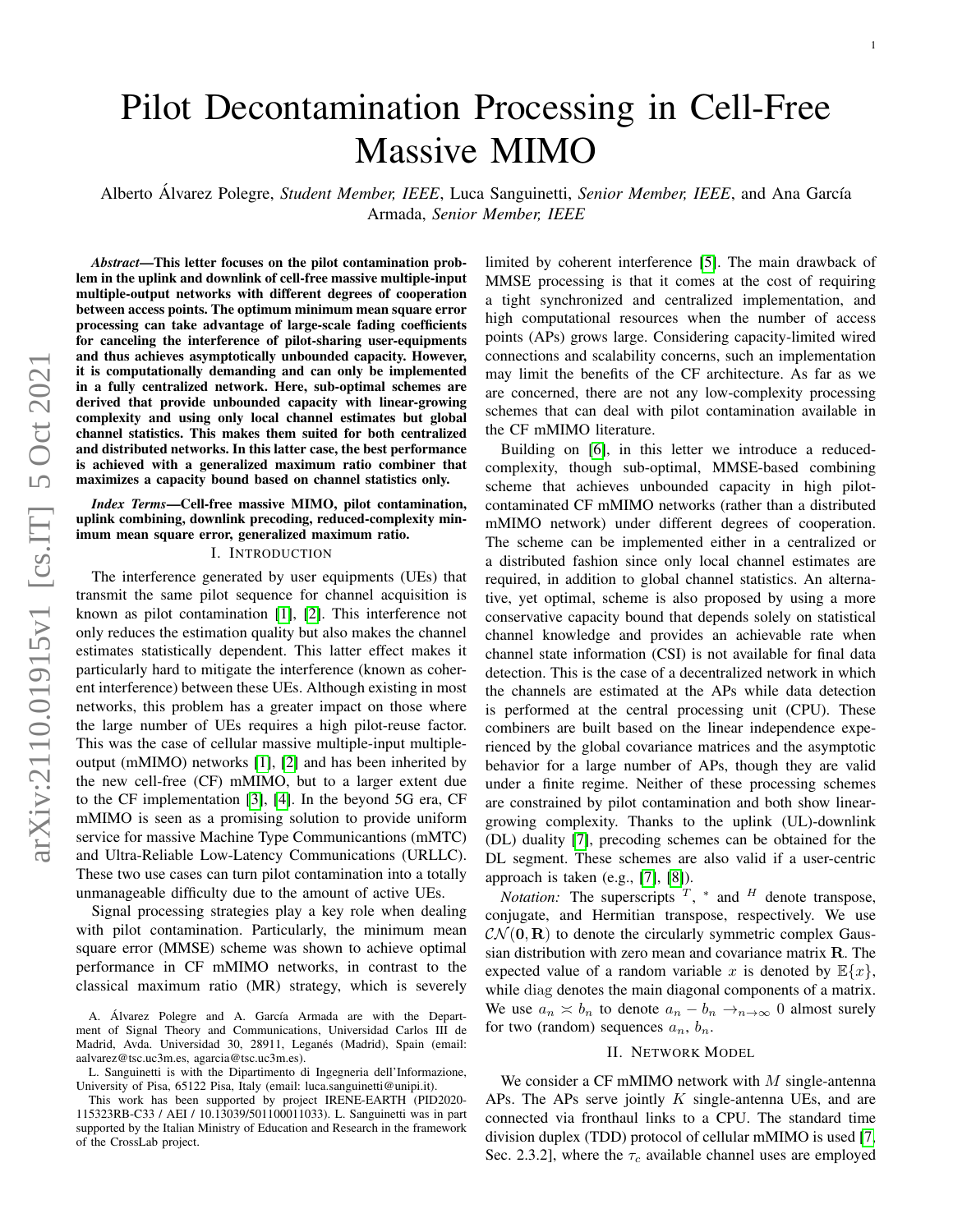for:  $\tau_p$  for UL training phase,  $\tau_d$  for DL payload transmission and  $\tau_u$  for UL payload transmission. Clearly,  $\tau_c \geq \tau_p + \tau_d + \tau_u$ .

The channel between AP m and UE k is  $h_{mk} \sim$  $\mathcal{CN}(0,\beta_{mk})$  where  $\beta_{mk}$  is the large-scale fading. We assume that  $h_{mk}$  and  $h_{m'k}$  are uncorrelated for  $m \neq m'$ due to the different location of the APs. We define  $h_k =$  $[h_{1k},...,h_{Mk}]^T \in \mathbb{C}^M$ , which follows a  $\mathcal{CN}(\mathbf{0}_M,\mathbf{R}_k)$  distribution, where  $\mathbf{R}_k = \text{diag}(\beta_{1k}, \dots, \beta_{Mk})$  is diagonal. The matrices  $\{R_k : k = 1, ..., K\}$  are assumed to be known, but practical estimation methods can be found in the literature (e.g., [\[9,](#page-4-8) Sec. IV]).

The same pilot sequence  $\varphi \in \mathbb{C}^{\tau_p}$  with  $\|\varphi\|^2 = 1$  is used by all the UEs during the UL training phase. The channel coefficients  $\{h_{mk} : k = 1, ..., K\}$  can be estimated either directly at AP  $m$  or at the the CPU. In the latter case, AP  $m$ sends the received pilot signal to the CPU via the fronthaul link. Regardless of where the channel estimation is carried out, the MMSE estimate of  $h_{mk}$  is [\[7,](#page-4-6) Sec. 4.1]

$$
\widehat{h}_{mk} = \frac{\beta_{mk}}{\psi_m} \left( \frac{1}{\sqrt{\rho_p}} \boldsymbol{\varphi}^H \boldsymbol{y}_m \right)
$$
(1)

where  $y_m$  is the received pilot signal

$$
\boldsymbol{y}_m = \sqrt{\rho_p} \sum_{k=1}^K h_{mk} \boldsymbol{\varphi} + \boldsymbol{n}_m \tag{2}
$$

and  $\rho_p$  is the pilot signal-to-noise ratio (SNR) while  $n_m \in \mathbb{C}^{\tau_p}$ is the (normalized) noise vector with independent elements distributed as  $CN(0, 1)$ . Also, we call

<span id="page-1-0"></span>
$$
\psi_m = \beta_{mk} + \underbrace{\sum_{i=1, i \neq k}^{K} \beta_{mi}}_{\text{Interference from pilot-sharing UEs}} + \frac{1}{\rho_p}.
$$
\n(3)

The estimates and estimation errors  $h_{mk} = h_{mk} - h_{mk}$ are independent random variables distributed as  $h_{mk} \sim$  $\mathcal{CN}(0, \gamma_{mk})$  with  $\gamma_{mk} = \frac{\beta_{mk}^2}{\psi_{mk}} / \psi_m$  and  $\tilde{h}_{mk} \sim \mathcal{CN}(0, \varepsilon_{mk})$ with  $\varepsilon_{mk} = \beta_{mk} - \gamma_{mk}$ . The interference generated by the pilot-sharing UEs in [\(3\)](#page-1-0) is known as pilot contamination, e.g., [\[2\]](#page-4-1). It reduces the estimation quality, and makes the estimates correlated with  $\hat{h}_{mi} = \frac{\beta_{mi}}{\beta_{mk}} \hat{h}_{mk}$ . Both effects deteriorate performance but only the second one is responsible of the coherent interference (e.g., [\[9\]](#page-4-8)). To perform coherent processing at multiple APs, knowledge of  $h_k$  is necessary. This is obtained as  $\widehat{h}_k = [\widehat{h}_{1k}, \dots, \widehat{h}_{Mk}]^T \in \mathbb{C}^M$  and is distributed as  $\hat{h}_k \sim \mathcal{CN}(\mathbf{0}_M,\Gamma_k)$  with  $\Gamma_k = \mathbf{R}_k \mathbf{\Psi}^{-1} \mathbf{R}_k$  and  $\Psi = \text{diag}(\psi_1, \dots, \psi_M)$  leading to  $\Gamma_k = \text{diag}(\gamma_{1k}, \dots, \gamma_{Mk}).$ 

## III. UPLINK SIGNAL COMBINING

We address now the UL combining for both centralized and distributed processing. The optimal MMSE scheme is set as the upper benchmark that our proposals will be compared to. In the centralized scenario, each AP  $m$  acts only as a relay that forwards its received signals to the CPU, which performs both channel estimation and data detection. Assuming errorfree fronthaul links, the joint UL data signal  $y^{\text{ul}}$  available at the CPU is mathematically equivalent to the signal model of a single-cell system where the correlated fading  $h_k$  has a diagonal spatial covariance matrix. At the CPU, the UE k data signal estimate is obtained as  $\hat{s}_{k}^{\text{ul}} = v_{k}^{H} y^{\text{ul}}$  where  $v_k \in \mathbb{C}^M$  is the centralized combiner. With MMSE channel estimation, an achievable spectral efficiency (SE) of UE  $k$ is  $SE_k^{\text{ul}} = \frac{\tau_u}{\tau_c} \mathbb{E} \left\{ \log_2 \left( 1 + \text{SINR}_k^{\text{ul}} \right) \right\}$  where the expectation is with respect to channel realizations and the effective signalto-interference-plus-noise ratio (SINR) is [\[7,](#page-4-6) Sec. 5.1.1]

<span id="page-1-2"></span>
$$
\text{SINR}_{k}^{\text{ul}} = \frac{|v_{k}^{H}\hat{h}_{k}|^{2}}{v_{k}^{H}\left(\sum_{i=1, i\neq k}^{K}\hat{h}_{i}\hat{h}_{i}^{H} + Z\right)v_{k}}
$$
(4)

with  $\mathbf{Z} = \text{diag}(z_1, \dots, z_M)$  being diagonal with elements

$$
z_m = \sum_{i=1}^{K} \varepsilon_{mi} + \frac{1}{\rho_u}.
$$
 (5)

This SE is valid for any combiner  $v_k$  but requires the channel estimates  $\hat{h}_k$  and estimation errors  $\hat{h}_k = [\hat{h}_{1k}, \dots, \hat{h}_{Mk}]^T$  to be independent. This condition is satisfied with the MMSE channel estimator. An alternative bound that can be applied along with any channel estimator is the so-called use-and-then-forget (UatF).<sup>[1](#page-1-1)</sup> This yields  $SE_k^{\text{ul,UatF}} = \frac{\tau_u}{\tau_c} \log_2(1 + \text{SINR}_k^{\text{ul,UatF}})$ , where  $SINR_k^{ul,UatF}$  is given by [\[7,](#page-4-6) Sec. 5.1.2]

<span id="page-1-4"></span>
$$
\frac{\left|\mathbb{E}\left\{\left|\boldsymbol{v}_{k}^{H}\boldsymbol{h}_{k}\right|\right\}\right|^{2}}{\sum\limits_{i=1}^{K}\mathbb{E}\left\{\left|\boldsymbol{v}_{k}^{H}\boldsymbol{h}_{i}\right|^{2}\right\}-\left|\mathbb{E}\left\{\left|\boldsymbol{v}_{k}^{H}\boldsymbol{h}_{k}\right|\right\}\right|^{2}+\frac{1}{\rho_{u}}\mathbb{E}\left\{\left\|\boldsymbol{v}_{k}\right\|^{2}\right\}}\tag{6}
$$

and expectations are with respect to the channel realizations. Intuitively,  $SE_k^{\text{ul,UatF}}$  is smaller than  $SE_k^{\text{ul}}$  since it relies on a simplified implementation in which the channel estimates are not used at the CPU for signal detection.

Regarding the distributed network case, the MMSE channel estimates are computed locally at the APs and are used to obtain local estimates of UE data. This approach is more suitable for those use cases where low-latency is crucial. Let  $v_{mk} \in \mathbb{C}$  denote the local coefficient that AP m uses for UE k. Then, the UE k local data estimate is  $\hat{s}_{mk}^{\text{ul}} = v_{mk}^* y_{mk}^{\text{ul}}$ , with  $y_m^{\text{ul}}$  the UL signal at AP m. Any coefficient  $v_{mk}$  can be adopted. Unlike a fully centralized network, however, AP  $m$ can only use its own local channel estimates for the design of  $v_{mk}$ . The local estimates  $\{\hat{s}_{mk}^{\text{ul}} : m = 1, ..., M\}$  are then<br>sent to the CPU for final decoding. We assume that the final sent to the CPU for final decoding. We assume that the final estimate  $\hat{s}_{k}^{\text{ul}}$  is computed by averaging the local estimates, i.e.,  $\hat{s}_{ik}^{\text{ul}} = \sum_{m=1}^{M} \hat{s}_{mk}^{\text{ul}}$ . In a distributed network, the CPU does not have knowledge of channel estimates and thus only the statistics can be utilized to estimate  $\hat{s}_{k}^{\text{ul}}$ . Since  $\text{SE}_{k}^{\text{ul,Uaif}}$  does not rely on channel estimates, it can be used to compute an achievable SE in a distributed network [\[7,](#page-4-6) Sec. 5.2.1].

## *A. MMSE Combining*

As in cellular mMIMO [\[5\]](#page-4-4), [\[9\]](#page-4-8), the SINR in [\(4\)](#page-1-2) is a generalized Rayleigh quotient with respect to  $v_k$  and thus is maximized by the MMSE combining vector, i.e.

<span id="page-1-3"></span>
$$
\boldsymbol{v}_k = \check{\boldsymbol{v}}_k = \left(\sum_{i=1}^K \widehat{\boldsymbol{h}}_i \widehat{\boldsymbol{h}}_i^H + \boldsymbol{Z}\right)^{-1} \widehat{\boldsymbol{h}}_k. \tag{7}
$$

<span id="page-1-1"></span><sup>1</sup>The name comes from the fact that the channel estimates are used for computing receive combining vectors and then effectively forgotten before signal detection takes place.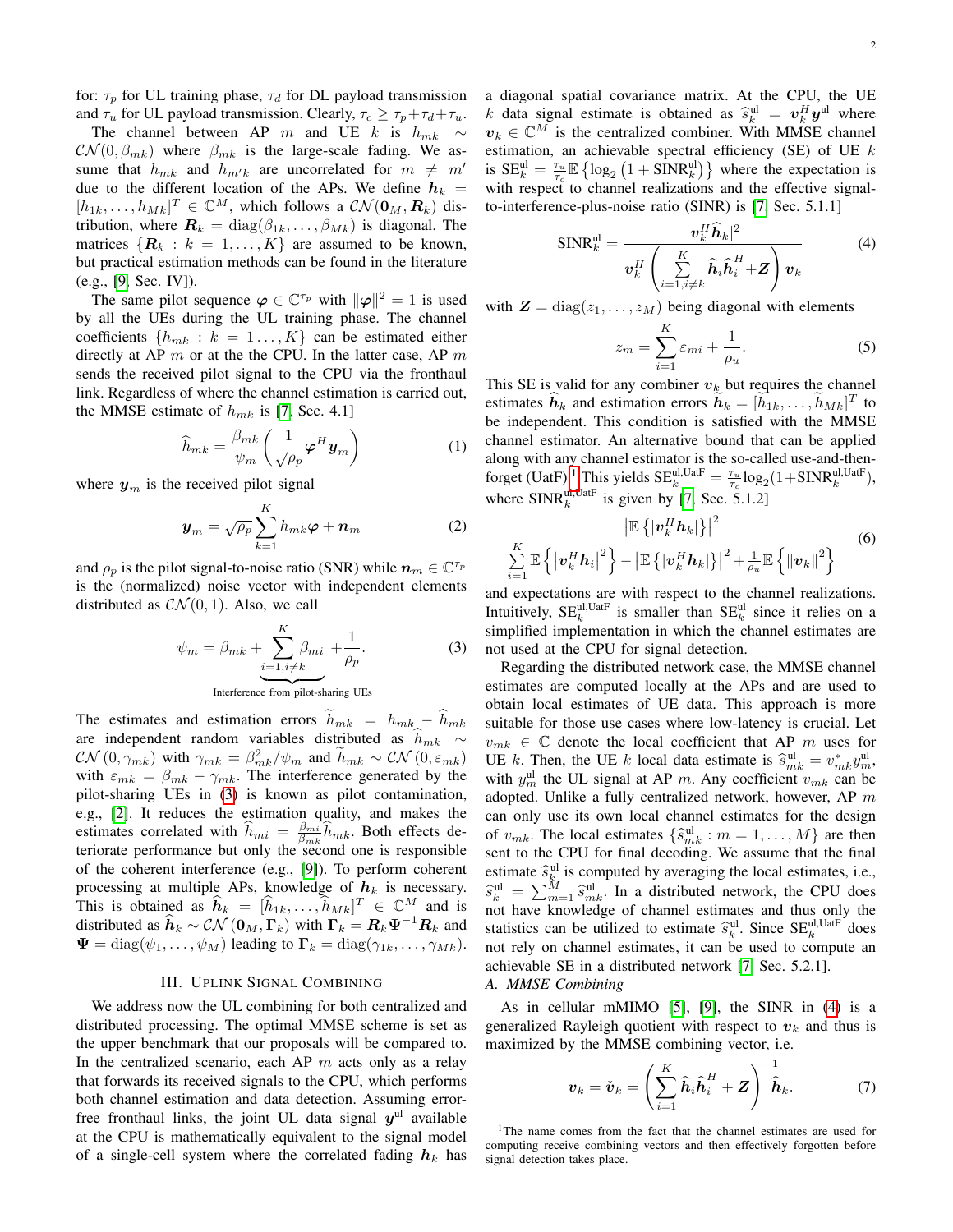We will now analyze the asymptotic behavior of  $SE_k^{\text{ul}}$  with the MMSE as  $M \to \infty$ . We assume that the *global* covariance matrices  $\{R_k : k = 1, ..., K\}$  are asymptotically linearly independent, as analytically defined in [\[2\]](#page-4-1). This assumption is fairly realistic since each entry of  $R_k$  is subject to a different channel gain. This is a key difference between the CF architecture and traditional single-cell mMIMO systems that allows CF systems to achieve unbounded capacity even with single-antenna APs. Under this condition, and building on [\[2,](#page-4-1) Th. 1], the next proposition follows.

**Proposition 1.** *If MMSE combining is used and*  $\{R_k : k = \}$  $1, \ldots, K$ } are asymptotically linearly independent, then  $SE_k^{\text{ul}}$ *increases unboundedly as*  $M \to \infty$ *.* 

*Proof:* It follows easily from [\[2,](#page-4-1) App. B] since the centralized case is basically a single-cell mMIMO network with diagonal spatial correlation matrices.

## *B. Reduced-Complexity MMSE Combining*

Although the MMSE combining vector  $\check{v}_k$  is optimal and achieves unbounded capacity (as in cellular mMIMO), it requires to compute the  $M \times M$  matrix inverse in [\(7\)](#page-1-3) in every coherence block, which may be too computationally demanding when the network size is large. Note this translates into a computational complexity that grows with  $M^3$ . To overcome this issue, we follow the same approach in [\[6\]](#page-4-5), and consider the asymptotic regime. However, in contrast to a distributed cellular mMIMO network, we consider the asymptotic regime in CF mMIMO systems to be achieved by letting  $M \to \infty$ . This consideration invalidates the straightforward use of those derivations available in [\[6\]](#page-4-5) in a CF scenario. Nevertheless, as shown in the Appendix, we can propose an alternative combiner  $v_k = \bar{v}_k = [\bar{v}_{1k}, \dots, \bar{v}_{Mk}]^T$  with  $\bar{v}_{mk}$  given by

$$
\bar{v}_{mk} = \frac{1}{\sum_{i=1}^{K} \varepsilon_{mi} + \frac{1}{\rho_u}} \sum_{i=1}^{K} b_{ki} \hat{h}_{mi},
$$
\n(8)

<span id="page-2-1"></span>where  $b_{ki}$  is the  $(k, i)$ th element of the matrix  $(B + \frac{1}{M} I_K)^{-1}$ . The entries of  $B$  are given by

$$
[\boldsymbol{B}]_{ki} = \frac{1}{M} \sum_{m=1}^{M} \frac{\beta_{mk} \beta_{mi}}{\left(\sum_{i=1}^{K} \beta_{mi} + \frac{1}{\rho_p}\right) \left(\sum_{i=1}^{K} \varepsilon_{mi} + \frac{1}{\rho_u}\right)}.
$$
 (9)

Since  $\check{\boldsymbol{v}}_k$  reduces to  $\bar{\boldsymbol{v}}_k$  in the limiting regime  $M \to \infty$ , it follows that also  $\bar{v}_k$  achieves unbounded capacity in ac-cordance to Proposition 1.<sup>[2](#page-2-0)</sup> Compared to  $\check{v}_k$ , however, the computational complexity required by  $\bar{v}_k$  is much lower. To see this, we use  $h_{mk}$  to obtain

$$
\bar{v}_{mk} = \bar{\varsigma}_{mk} \left( \frac{1}{\sqrt{\rho_p}} \boldsymbol{\varphi}^H \boldsymbol{y}_m \right) \tag{10}
$$

where

$$
\bar{\varsigma}_{mk} = \frac{1}{\left(\sum\limits_{i=1}^{K} \beta_{mi} + \frac{1}{\rho_p}\right) \left(\sum\limits_{i=1}^{K} \varepsilon_{mi} + \frac{1}{\rho_u}\right)} \sum\limits_{i=1}^{K} b_{ki} \beta_{mi}.
$$
 (11)

<span id="page-2-0"></span><sup>2</sup>In practice,  $M$  will not be infinite. Numerical results will show that  $(8)$ works well for practical numbers of APs.

Under the assumption that coefficients  $\{\bar{\varsigma}_{mk} : m = 1, \ldots, M\}$ are available, from [\(8\)](#page-2-1) the complexity required for the computation of  $\bar{v}_k = [\bar{v}_{1k}, \dots, \bar{v}_{Mk}]^T$  scales linearly with M, rather than as  $M^3$  as with MMSE combining. Therefore, we refer to  $\bar{v}_k$  as reduced-complexity MMSE (RC-MMSE). If one considers a centralized CF mMIMO network with limited computational resources, the RC-MMSE combiner seems to be the most suitable approach available in the literature<sup>[3](#page-2-2)</sup>. Likewise, notice that, if the large-scale coefficients are locally available at AP  $m$  (which is a reasonable assumption since they change every several coherence intervals and can be broadcasted by the CPU),  $\bar{v}_{mk}$  can be locally computed. This implies that, unlike the MMSE combiner  $\check{v}_k$ , it can also be adopted in a distributed network. In this case, however, the UatF bound must be used to compute an achievable SE since signal detection takes place without channel knowledge in a distributed network.

#### *C. Generalized Maximum Ratio Combining*

The MMSE combiner is obtained as a matrix transformation of  $h_k$ . Inspired by this, we now assume that  $v_k = W_k h_k$ where  $W_k$  is an arbitrary matrix to be optimized. Unlike [\(7\)](#page-1-3), we assume that this optimization can only be done on the basis of channel statistics (rather than of channel estimates). The question is how to optimally design  $W_k$  in order to not incur a significant SE loss. Following [\[6\]](#page-4-5), [\[10\]](#page-4-9), and considering again the asymptotic regime in CF mMIMO, we can use the SINR in [\(6\)](#page-1-4) from the UatF bound to obtain:

$$
\left|\text{tr}(\boldsymbol{W}_{k}^{H}\boldsymbol{R}_{k})\right|^{2} \qquad (12)
$$
\n
$$
\sum_{i=1}^{K} \left|\text{tr}\left(\boldsymbol{\Psi}^{-1}\boldsymbol{R}_{k}\boldsymbol{W}_{k}^{H}\boldsymbol{R}_{i}\right)\right|^{2} + \text{tr}\left(\boldsymbol{W}_{k}\boldsymbol{\Gamma}_{k}\boldsymbol{W}_{k}^{H}\boldsymbol{U}_{k}\right)
$$

with  $\boldsymbol{U}_k = \sum_{i=1}^K \boldsymbol{R}_i + \frac{1}{\rho_u} \boldsymbol{I}_M$  being diagonal. The matrix  $\boldsymbol{W}_k$ that maximizes [\(12\)](#page-2-3) is given by (e.g., [\[9,](#page-4-8) Sec. VII])

<span id="page-2-3"></span>
$$
W_k = U_k^{-1} \left( \sum_{i=1}^K a_{ki} R_i \right) R_k^{-1}
$$
 (13)

<span id="page-2-4"></span>where  $a_{ki}$  is the  $(k, i)$ th element of the matrix  $(A + \frac{1}{M}I_K)^{-1}$ . The entries of A are given by

$$
[\mathbf{A}]_{ki} = \frac{1}{M} \sum_{m=1}^{M} \frac{\beta_{mk} \beta_{mi}}{\left(\sum_{i=1}^{K} \beta_{mi} + \frac{1}{\rho_p}\right) \left(\sum_{i=1}^{K} \beta_{mi} + \frac{1}{\rho_u}\right)}.
$$
 (14)

Plugging [\(13\)](#page-2-4) into  $v_k = W_k h_k$  yields  $v_k = \tilde{v}_k =$  $[\tilde{v}_{1k}, \dots, \tilde{v}_{Mk}]^T$  with (thanks to the diagonal structure of matrices)

$$
\tilde{v}_{mk} = \frac{1}{\sum_{i=1}^{K} \beta_{mi} + \frac{1}{\rho_u}} \sum_{i=1}^{K} a_{ki} \hat{h}_{mi}.
$$
 (15)

<span id="page-2-5"></span>We refer to  $(15)$  as generalized maximum ratio (GMR) combining. As for MMSE, we can analyze its asymptotic behavior as  $M \to \infty$ . With [\[6\]](#page-4-5), [\[10\]](#page-4-9), the next proposition follows.

<span id="page-2-2"></span><sup>3</sup>Though not shown here due to the lack of space, the RC-MMSE combiner outperforms the proposed local MMSE (L-MMSE) schemes in [\[5\]](#page-4-4) under full pilot reuse.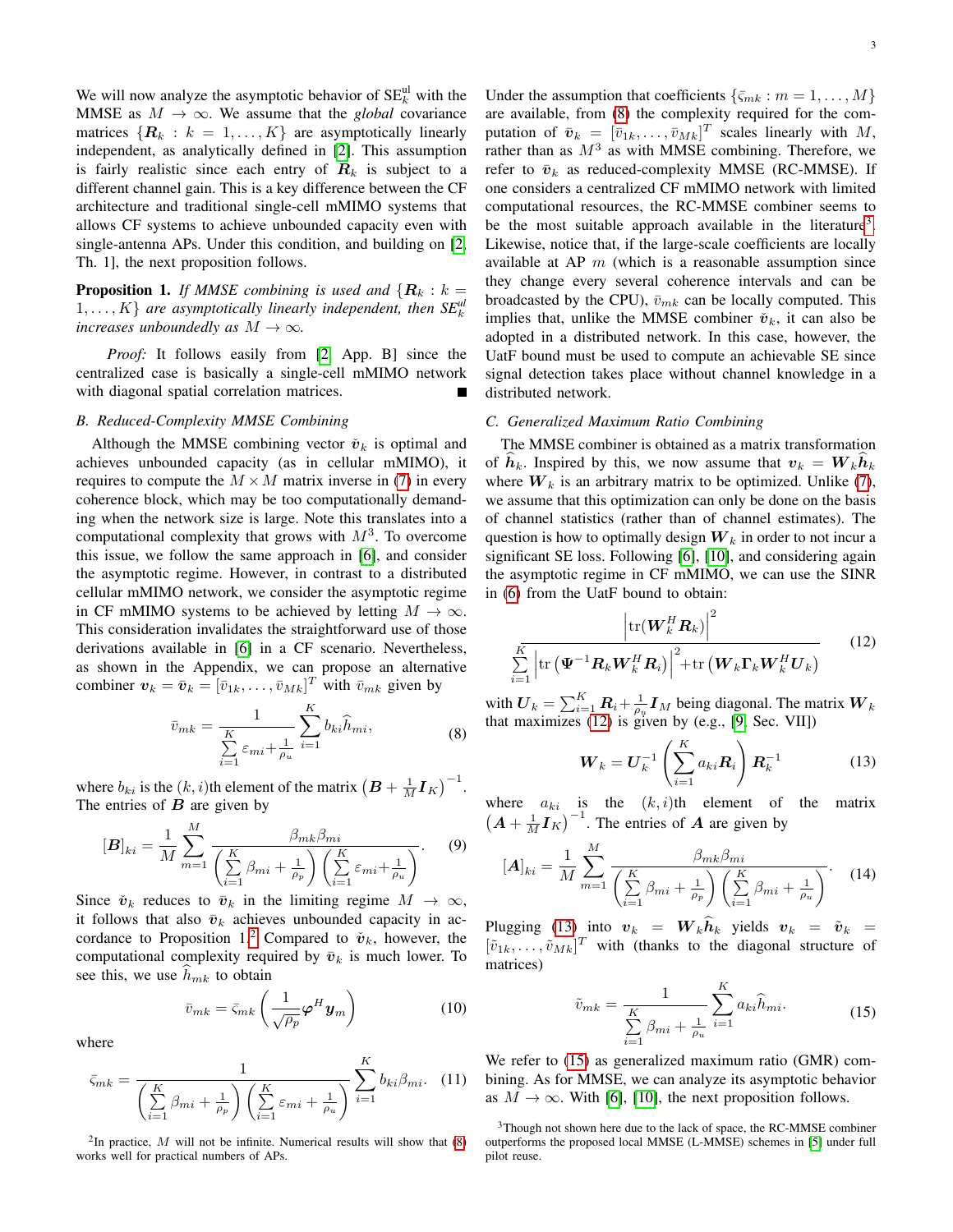TABLE I: Simulation parameters

<span id="page-3-0"></span>

| <b>Parameter</b>                                  | Value                         |
|---------------------------------------------------|-------------------------------|
| Carrier frequency                                 | 2 GHz                         |
| Path loss exponent $(\alpha)$                     | 3.76                          |
| Shadowing standard deviation $(\sigma_{\gamma})$  | 10                            |
| Noise figure at receivers                         | 7 dB                          |
| DL transmission power                             | $200$ mW                      |
| UL transmission power                             | $100$ mW                      |
| Channel coherence interval length $(\tau_c)$      | 200 samples                   |
| Training phase interval length $(\tau_p)$         | 1 sample                      |
| Payload phase interval length $(\tau_d = \tau_u)$ | $(\tau_c - \tau_p)/2$ samples |

**Proposition 2.** If GMR combining is used and  $\{R_k\}$ :  $k = 1, \ldots, K$  *are asymptotically linearly independent, then*  $SE_k^{ul,UatF}$  increases unboundedly as  $M \to \infty$ .

This proposition shows that GMR has the same scaling behavior of MMSE and RC-MMSE as  $M \to \infty$ . As with RC-MMSE, this is achieved by using only the channel statistics. Moreover, GMR has the same complexity of RC-MMSE as it follows by plugging  $h_{mk}$  into [\(15\)](#page-2-5) to obtain

$$
\tilde{v}_{mk} = \tilde{\varsigma}_{mk} \left( \frac{1}{\sqrt{\rho_p}} \boldsymbol{\varphi}^H \boldsymbol{y}_m \right) \tag{16}
$$

where

$$
\tilde{\varsigma}_{mk} = \frac{1}{\left(\sum\limits_{i=1}^{K} \beta_{mi} + \frac{1}{\rho_p}\right) \left(\sum\limits_{i=1}^{K} \beta_{mi} + \frac{1}{\rho_u}\right)} \sum\limits_{i=1}^{K} a_{ki} \beta_{mi}.
$$
 (17)

The key difference with respect to RC-MMSE in [\(8\)](#page-2-1) is the scaling factor  $\tilde{\varsigma}_{mk}$ , which does not depend on the variances  $\{\varepsilon_{mi}: i = 1, \ldots, K\}$  of the channel estimation errors but on the large-scale fading coefficients  $\{\beta_{mi} : i = 1, \dots, K\}$ . This is because [\(15\)](#page-2-5) maximizes  $SE_k^{\text{ul,UatF}}$ , which does not take into account the imperfect CSI in the decoding process. As RC-MMSE, GMR can also be used in a decentralized network. Whatsmore, anytime a distributed scenario with global statistics knowledge is considered, GMR should be used since it is the optimal scheme for MR-based processing.

## IV. DOWNLINK SIGNAL PRECODING

We now consider the DL and design the precoding schemes for centralized and decentralized networks. As in the UL, the most advanced DL implementation is a fully centralized operation, where the AP only act as relays that transmit signals generated by the CPU. A distributed operation is also possible in the DL where the CPU encodes the DL data signals  $\{s_k^{\text{dl}}: k = 1, \dots, K\}$  and sends them to the AP, which selects the precoding coefficients on the basis of local estimates. This is the key difference between the two operation modes in the DL. The information available at the UE for signal detection is the same with both implementations. Since there are no DL pilots, in both cases UEs have no knowledge of channel estimates and must rely on statistics. An achievable SE can be computed for the two operation modes by using the channel hardening bound. This yields  $SE_k^{\text{dl}} = \frac{\tau_d}{\tau_c} \log_2(1 + SINR_k^{\text{dl}})$  with [\[7,](#page-4-6) Sec. 6.1.1]

$$
\text{SINR}_{k}^{\text{dl}} = \frac{\left| \mathbb{E}\left\{ \left| \boldsymbol{h}_{k}^{H} \boldsymbol{w}_{k} \right| \right\} \right|^{2}}{\sum\limits_{i=1}^{K} \mathbb{E}\left\{ \left| \boldsymbol{h}_{k}^{H} \boldsymbol{w}_{i} \right|^{2} \right\} - \left| \mathbb{E}\left\{ \left| \boldsymbol{h}_{k}^{H} \boldsymbol{w}_{k} \right| \right\} \right|^{2} + \frac{1}{\rho_{d}}}. \quad (18)
$$

<span id="page-3-1"></span>

Fig. 1: CDF of average SE per UE for  $K = 20$ .

As seen,  $SE_k^{\text{dl}}$  depends on the precoding vectors  $\{w_i : i =$  $1, \ldots, K$  of all UEs. This stands in contrast to the UL SE and makes optimal precoding design hard. A common heuristic approach relies on the UL-DL duality [\[7,](#page-4-6) Sec. 6.1.2], which holds between the UatF bound and hardening bound. Motivated by this duality, we select the DL precoding vectors as  $w_k = \frac{v_k}{\sqrt{\mathbb{E}\{|v_k^H v_k|\}}}$ . Precoding vectors can be chosen on the basis of RC-MMSE or GMR for either centralized or distributed networks. On the other hand, the MMSE precoder can only be used with a centralized implementation.

## V. PERFORMANCE ANALYSIS

Up next the system performance is shown for the proposed schemes. The simulation parameters are reported in Table [I.](#page-3-0) APs will be randomly deployed within a square coverage area of side D. The large-scale fading coefficients are computed as

$$
\beta_{mk}[\text{dB}] = -35.3 + 10\alpha \log_{10}(d_{mk}) + \chi_{mk} - \sigma_n^2 \qquad (19)
$$

where  $\alpha$  is the path loss exponent,  $d_{mk}$  is the distance between AP m and UE k,  $\chi_{mk} \sim \mathcal{N}(0, \sigma_{\chi}^2)$  is the shadow fading component and  $\sigma_n^2$  the noise variance.

The cumulative distribution function (CDF) for the UL average SE per UE is shown in Fig. [1a.](#page-3-1) The number of